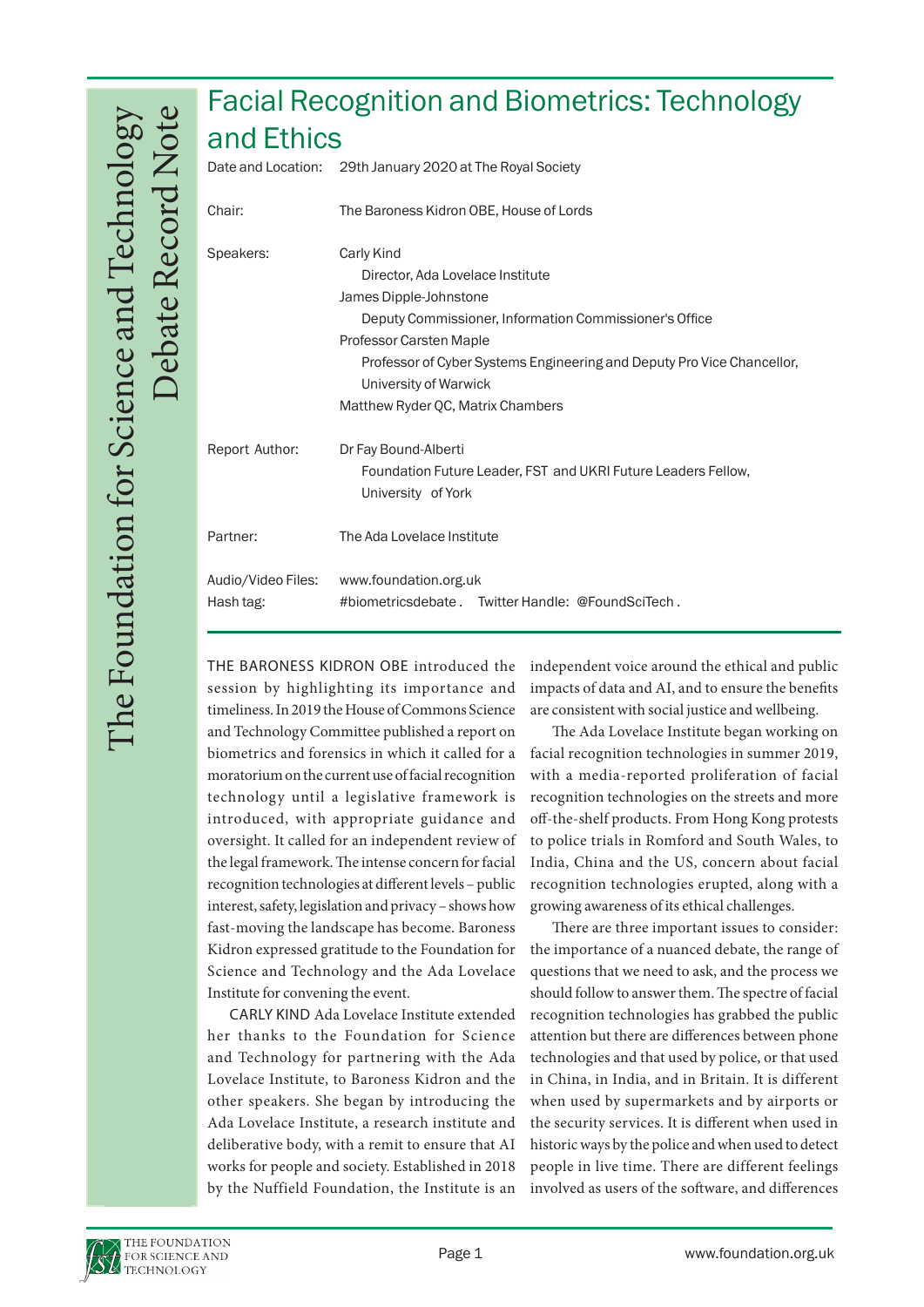in the kinds of software available – that which uses facial recognition technologies to predict expressions and infer emotions, but doesn't store the data, compared to that which does store and uses it.

The origin of technology is important – such as the innovation of facial recognition technologies in China that is being used in particular ways – but the future is also important. We need to consider technologies now, as well as their unforeseen uses. What is critical at the heart of all these questions is: by whom, for whom and overseen by whom?

Research by the Ada Lovelace Institute found differences in public confidence and comfort in facial recognition technologies where used by public versus private authorities, in the public development/interest versus convenience or private sector. So it is important to separate all these different technologies and uses, which involve specific legal and social factors. It is problematic to speak in all or nothing, absolutist terms, as there are many social values at work. It hampers agency when decisions are seen as inevitable or there are no choices in when and how technology is deployed.

Historically, technology is deployed in answer to the question: what can we do? But a more relevant question is: what should we do? And whose interests should prevail? Who gets to answer that question? It is important to ask how good the technology is. Does it work? Is it biased? MIT Media Lab research has shown that inaccuracies exist when facial recognition technologies are used for women or people of colour. Concerns about accuracy abound, and the Met police acknowledge there is gender bias in the system.

The technologies are improving year on year, but false positives and bias is only part of the problem. Focusing exclusively on them risks obscuring other questions, including legality. Do facial recognition technologies meet the current regulatory frameworks and do we need new policy? Are facial recognition technologies effective at delivering intended outcomes and can this be independently verified? Are there other, less intrusive methods? Will facial recognition technologies harm certain groups? How will facial recognition technologies affect decision making and the use of public funds? And might they exacerbate existing structural inequalities?

Carly stressed that public legitimacy matters. How do we ensure facial recognition technologies are legitimate and trustworthy in the public eye? And what are the implications of normalising facial recognition technologies and surveillance? Does the approach we take map onto future biometrics technology, such as heart beat recognition or rapid DNA analysis?

Some of these questions will be answered by independent research and by legal cases brought by campaigning organisations. Others, the Ada Lovelace Institute will continue to address as an independent thinktank and research institute, including the commissioning of an independent review of the legal framework Chaired by Matthew Ryder QC. That review will be overseen by an advisory group drawn from people working in law, data protection, civil liberties, genomics, policing and digital identity. The Ada Lovelace Institute is also initiating a public deliberation initiative, called a Citizens Biometrics Council. Over three months, 60 members of the public will be consulted on questions like: what are the minimum necessary conditions to secure public trust in biometric technologies?

Carly concluded by saying that the Ada Lovelace Institute will continue to advocate for private companies to voluntarily pause further deployment of facial recognition technologies as the consultation and regulatory process is underway. Government use should also be paused pending further public consultation and legislative assessment in order to ensure trust and legitimacy in the use of facial recognition technologies.

JAMES DIPPLE-JOHNSTONE Information Commissioner's Office introduced the Information Commissioner's Office (ICO) as the UK's independent data protection authority, an organisation that fulfils several different functions: part investigator, part regulator, researcher, advisor and complaints-handler. He noted that the issues and challenges raised at this event are among the most important issues in the ICO's brief.

The UK's approach has been to investigate and observe the development of live facial recognition technology as it has emerged. By comparison with other areas of data protection, its arrival has been rapid and the pace has picked up over the past year. In 2019, the ICO concluded their first investigation into the theme, focusing on how police forces use facial recognition technologies in public spaces. It found support by the public in general, but also concern. The ICO concluded improvements were needed in how police authorise and deploy facial recognition technologies in order to ensure public confidence. These views were set out in the Information Commissioners Opinion (October 2019) into the regulation of the processing of personal data around law enforcement.

James noted that as the technology advances, the questions grow more complex. Moving on from police use of facial recognition technologies, decisions need to be made for commercial applications, where technology and data sets are also involved. And there is an important international context. Privacy authorities around the world are wrestling with the same questions, though drawing on their own legal and cultural traditions. How to share that learning and find synergies is part of the ICO's work.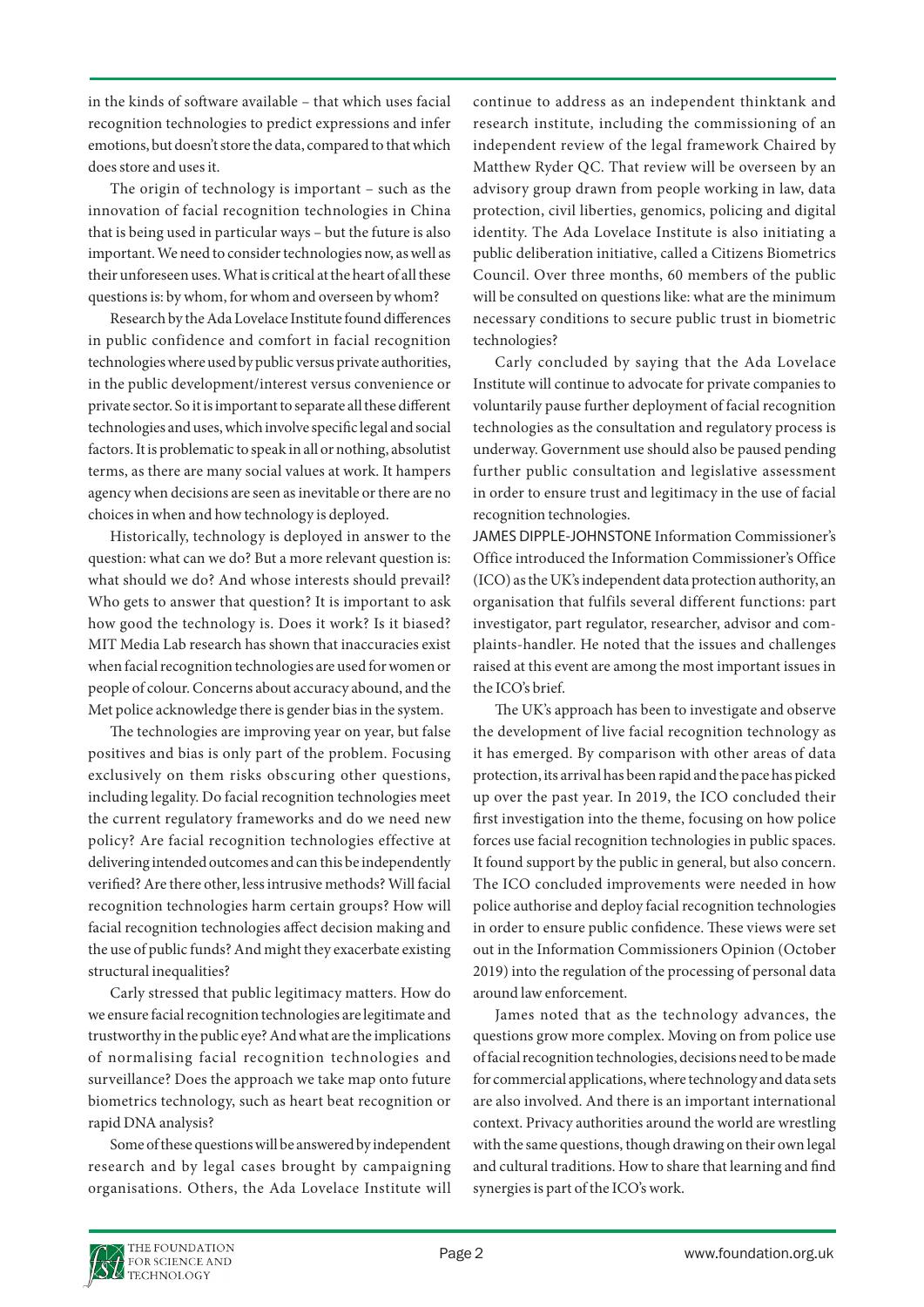capabilities rather than using it routinely. So although the ICO's role principally concerns those who are using technology as part of their core business or at scale, it needs to be reactive to new ways of using the technology and must be according to clearly defined rules around collection innovation in the field.

and media concern at the same time as organisations are launching new approaches. The ICO recognises the public safety implications of appropriately regulated, governed and deployed facial recognition technologies. So one of the questions under GDPR is around fairness. There needs to be a balance between privacy in everyday life and the surveillance needed for authorities to carry out their role. Weighing up the potential benefits and drawbacks for society is critical. To comply with the privacy rules, sound evidence is required from forces that the technology is strictly balanced, necessary and effective in each specific context (including addressing accusations of bias).

commercial context, where facial recognition technologies wider social and historical processes. are principally used to improve customer service, make it easier to live our lives and reduce costs, but also to predict anthropometry to law enforcement to develop a scientific behaviour and make decisions in education and recruitment. The processes are not always transparent, so we need to consider how people in a retail place might expect facial recognition technologies to be used. How could that happen in a fair manner? How is the public data managed and rights, and to classify people by type. This is not the same as handled in private and public duties?

in helping organisations streamline their processes, give are intended to be used, and what biases might emerge. more accurate access and even support vulnerable groups, but these uses have to be lawful, necessary, justified and recognition technologies. How might they change the proportionate in order to ensure public confidence. In the 1970s, data protection emerged to meet the concern that society needed the confidence embrace technology. So it is not innovation or privacy that must be sought, but innovation with privacy. Privacy by design is at the heart of critical that the data produced is unique. Facial recognition the Data Protection Act and applied in multiple contexts. What does ICO expect as the regulator? A clear, lawful basis

assessments are expected, including how data protection to be permanent. Physical weight is a constant in that it is laws are met and implemented. The ICO is also able to sanction and enforce, including issuing financial penalties, in the change. case of serious interventions.

public attitudes to facial recognition technologies. It found of circumventing biometric systems. Since Carsten works that 80 per cent of people approve of facial recognition in security issues, he is interested in how attackers might technologies, with 75 percent wanting them in permanent circumvent a system. We need algorithms to be resilient,

Although facial recognition technology is being used use in high-crime areas. Support tails off for lower level throughout the UK, the ICO also sees a large number of crimes. When and where it is used is crucial, and people want organisations who are testing and considering its potential to be informed. Along with guidance for police enforcement agencies, public opinion is detailed in the Information Commissioners Opinion (2019).

Facial recognition technologies are a subject of public identified The ICO is keen to strengthen the legal framework Where facial recognition technologies are used, that and retention and use of data, with a lawful basis being with the support of a statutory or binding Code of Practice issued by Government. A stronger framework is needed for this new technology with significant uses. The absence of a Code and guidelines will result in compliance failures, lack of consistency, privacy concerns and loss of public trust.

The question of fairness becomes a little different in the recognition technologies can do, or how they connect to PROFESSOR CARSTEN MAPLE University of Warwick opened his talk with the wide range of uses of facial recognition technologies and biometrics, which influenced their acceptance. Carsten acknowledged James' emphasis on the use of facial recognition technologies being necessary and proportionate – but asked how far we can judge what is necessary and proportionate if we don't understand what facial

Overall, facial recognition technologies can be attractive ways in which facial recognition technologies and biometrics In the 19th century, Alphonse Bertillon applied system based on physical measurements (head length and breadth). It was not exact. So how do we determine how useful biometrics are, given we use them for many different reasons, including who we are, whether we have access identifying a person. So we need to work out the different

and where appropriate, transparency. Rigorous impact problematic in the case of amputees. Biometrics also have There are other biometric measures other than facial conversation? Detecting crowd size for evacuation purposes, for instance does not depend on identifying individuals. And infrared is another way of measuring biometrics. Where we do use biometrics to identify individuals, it is is universal, since most people have something distinctive about their face. But biometrics around fingerprints can be universal, and doesn't radically change day by day. But it does

In addition to regulating, the ICO has been investigating measures need to be accurate and robust. There are ways In addition to uniqueness and permanence, biometric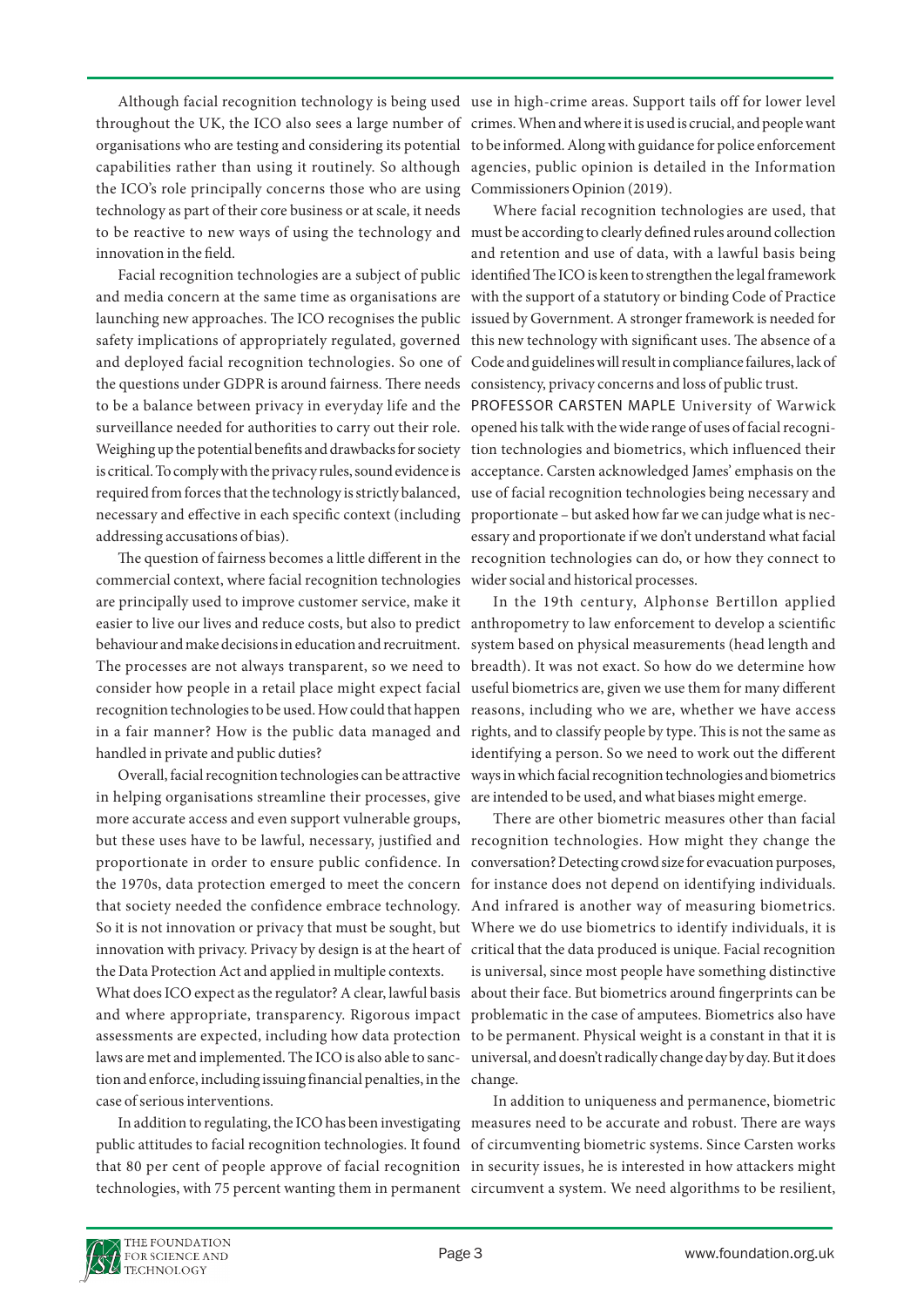and that is a separate, overlapping question to facial recognition technologies. The issue is therefore not about facial recognition as an isolated issue, but as part of a system. Is it privacy preserving? Is it transparent? Is it reliable? In answering these questions, secure systems development is critical. Carsten identified the privacy enhancing technologies in use for perturbing data, rather than saving it, and the ways encrypted data might be used. He concluded by confirming the need for a joined-up approach: that developing systems for verification and understanding the threats facing society need to be considered alongside biometrics and facial recognition technologies.

public services effectively, and these are equally in need of but that was for DNA and fingerprints and less to do with MATTHEW RYDER QC, Matrix Chambers opened by talking about his experience as a Barrister in biometrics, and as Deputy Mayor where he oversaw the Mayor's work with London Datastore. The Mayor has launched a new project around using data more efficiently. We tend to focus in discussions on the law enforcement paradigm, but there are many benign public organisations using tech to deliver guidelines.

Matthew first worked in this area of law in 2002, when he was a junior Barrister. A 12 year-old boy known as 'S' brought a claim against South Yorkshire police because a change in law had resulted in a change of policy. DNA samples were being retained indefinitely for anyone arrested, even in the case of children. The policy had developed because of a rape case where an earlier, unlawfully retained DNA sample of a suspected burglar resulted in his arrest for the rape. In a short timeframe the UK had the largest collection of DNA evidence in Europe, including children and people who had not committed any crime, and a disproportionate number of black and minority ethnic people.

The case being brought by S was challenging this policy on biometrics. At that time it wasn't being framed according to biometrics but according to Article 8 [of the European Convention on Human Rights]. The case failed in the High Court, and at the House of Lords, who rejected the claim that Article 8 impacted on biometrics. The case went to the European Court of Human Rights and S won. But the law did not change until 2012 with the Protection of Freedoms Act.

So it took ten years from the start of S's claim to the Protection of Freedoms Act, during which time the technology had transformed and it was a new world to that which was initially being addressed. Since 2002, in thanks to awareness that built during S's case, an understanding of biometrics data has developed in the legal context. In law, we understand regulation of fingerprints and DNA better. And there is evidence now (through the 2013 case of Edward Snowden) how law enforcement agencies can work with private companies to access information about individual

data. This relationship between public and private collection is important, but it was secret and unregulated until the 2016 Investigatory Powers Act.

A historically permissive culture allowed the DNA database to be established, and it has also facilitated the UK development of the largest use of CCTV coverage in Europe. Unlike in 2002, there is evidence of the dangers of governments or societies modelled around a wider use of biometric data to improve/enhance lives, that also demonstrate aspects of human rights concern. So law and regulation has not kept pace with changes. The UK now has general data protection regulation (GDPR) and an Information Commissioner, whose role was transformed in 2001 and has embraced the role of regulation over an expanding area of technology. This is one of the most expanding briefs of any regulator, that covers everything from Freedom of Information to nuisance calls and now AI and machine learning.

The 2012 Act gave the UK a biometric commissioner, the wider biometric implications, so it has adapted to embrace a wider remit. Since 2012, there is also the CCTV Commissioner. But these new roles were not developed within a comprehensive legal regulatory overview, and they therefore overlap around facial recognition technologies, in ways that can be helpful but also confusing. The Met police's decision to roll out facial recognition technologies , moreover, shows that though the regulators might have a view, the police are entitled to make their own interpretations and act accordingly. How far regulators can control behaviour is still open for debate. Some police forces, including London, have ethics advisors that help with these challenges, and they use analogies from bioethics in order to understand newly developing areas.

This is the context in which the review chaired by Matthew is taking place, and why there is a need for some regulation. In May 2017 the Scottish Cabinet Secretary for Justice asked John Scott, a leading criminal QC, to chair an advisory group to review policy on the retention of custody images and review the law. That follows legal challenges around the retention and use of these images. It was broadened out to establish a human rights framework in the fast-moving area of biometrics. The report was published in March 2018, and in May 2019 the Scottish Government published the Scottish Biometrics Commissioner Bill with the UK Biometrics Commissioner. This widely praised initiative is a good example how independent review can help a regulator cover an area more comprehensively than if it were simply imposed.

Unfortunately the UK government in this area has been less impressive than the Scottish response. When it